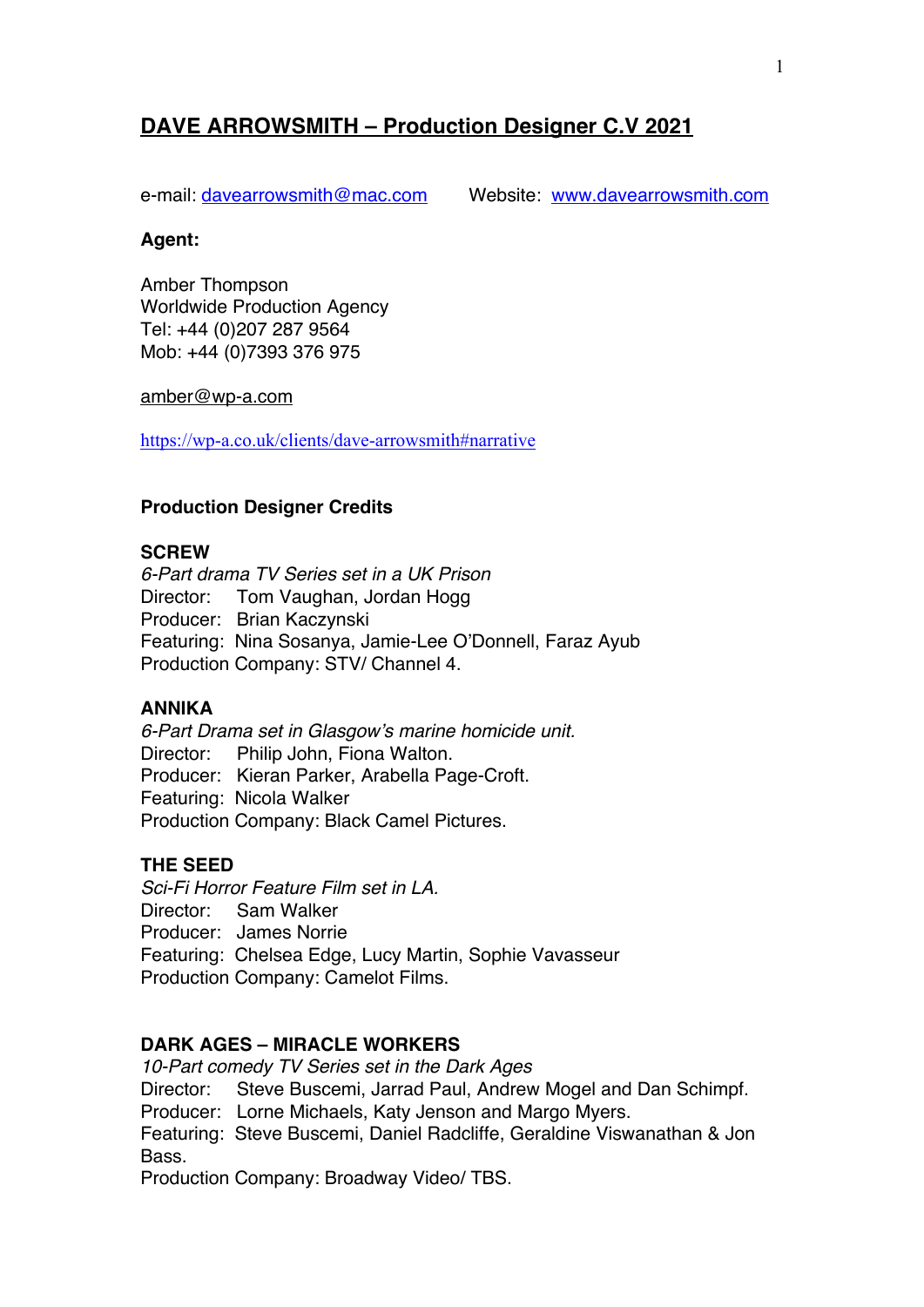### **DEADWATER FELL**

*4-Part Murder mystery TV miniseries.* Director: Lynsey Miller Producer: Caroline Levy Featuring: David Tennant, Cush Jumbo, Matthew McNulty & Anna Madeley. Production Company: Kudos Film and TV, Channel 4.

## **WHISKEY CAVALIER**

*Contemporary Action & Adventure series about FBI & CIA agents.* Directors: Peter Atencio, Jon East, Amanda Marsalis, Romeo Tirone, Daisy Von Scherler and Michael Spiller. Producer: Seth Cohen and Robert Bernacchi.

Featuring: Scott Foley, Lauren Cohan, Josh Hopkins, Ana Ortiz, Vir Das and Tyler James Williams.

Production Company: Warner Brothers/ ABC.

## **JAMESTOWN**

*Period TV Drama set in 1600's America* Directors: Andy Hay, Jon East Producer: Lis Steele Featuring: Naomi Battrick, Max Beesley, Patsy Ferran and Jason Flemyng. Production Company: Carnival Film and TV/ Sky.

## **PAUL THE APOSTLE**

*Roman 1st Century period Feature Film* Director: Andrew Hyatt Producer: Rich Peluso (Sony Pictures) David Zelon (Mandalay Pictures), TJ Berden (ODB Films) Featuring: Jim Caviezel, James Faulkner, Joanne Whalley and John Lynch Production Company: Sony Pictures, Mandalay Pictures and ODB Films.

## **THE KISSING BOOTH**

*Contemporary American high school feature film based in LA* Director: Vince Marcello Producer: Michelle Wiesler Featuring: Molly Ringwald, Joey King and Joel Courtney Production Company: Komixx Entertainment/ Netflix movies

## **COLD FEET 2016**

*8 Part Comedy Drama Series, for ITV/ Big Talk Productions.* Producer: Rebecca Ferguson Directors: Terry McDonagh, Juliet May and Jamie Johnson. Featuring: James Nesbitt, John Thomson, Fay Ripley, Hermione Norris and Robert Bathurst. Production Companies: *ITV/ Big Talk Productions*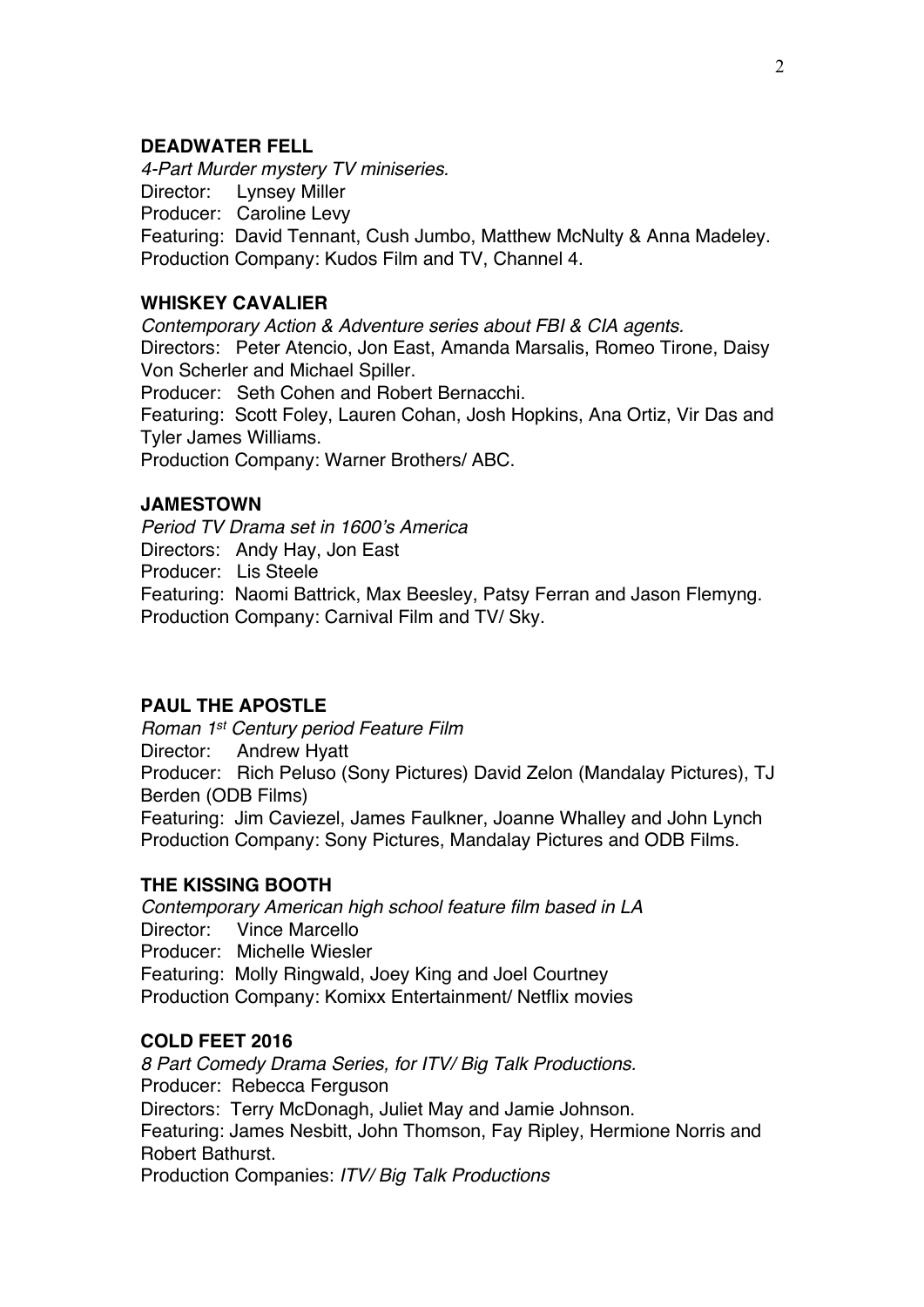### **THE MUSKETEERS**

*Period 20-part TV Series for BBC/ BBC WORLDWIDE/ CAP.* Producer: Colin Wratten

Directors: Andy Hay, John Strickland, Marc Jobst, Sue Tully, Ed Bennett, Nick Renton, Roger Goldby and Udayan Prasad.

Featuring: Tom Burke, Santiago Caberra, Luke Pasquilino, Howard Charles. Production Companies: BBC, BBC Worldwide, Czech Anglo Productions Prague, BBC America.

**RTS Nomination for Best Production Design in Visual Effects.**

#### **OUTLANDER –** *as SUPERVISING ART DIRECTOR*

*Period 16-part TV Series for Sony/ Starz* Producer: David Brown Directors: Brian Kelly, Anna Foerster, John Dahl and Richard Clark. Featuring: Catriona Balfe, Sam Heughan and Tobias Menzies. Production Companies: Left Bank Pictures/ Sony Pictures and Starz entertainment America.

### **AN ADVENTURE IN SPACE AND TIME – DR WHO**

*Period Biopic Film* Director: Terry McDonagh Producer: Matt Strevens Featuring: Brian Cox, David Bradley, Sacha Dhawan and Jessica Raine Production Company: BBC Wales

## **CASE HISTORIES**

*Private Detective drama series set in Edinburgh* Director: Kenny Glennan, David Richards and Keith Boak Producer: Eric Coulter Featuring: Jason Issacs, Victoria Wood and James Cosmo Production Company: Ruby Films/ BBC

#### **MONSTER BUTLER**

*Period Serial Killer Horror feature film set in Scotland* Director: Douglas Rath Producer: Diane Da Silva Featuring: Malcolm MacDowell and Gary Oldham Production Company: Dark House Films/ Warner Brothers Studios

## **POSTCODE**

*Teenage drama set in Stockwell South London* Director: Stuart Orme Producer: Tom Mullens Featuring: Roger Nseengiyumva, Robert Eades and Manpreet Bambra Production Company: Foundation TV/ BBC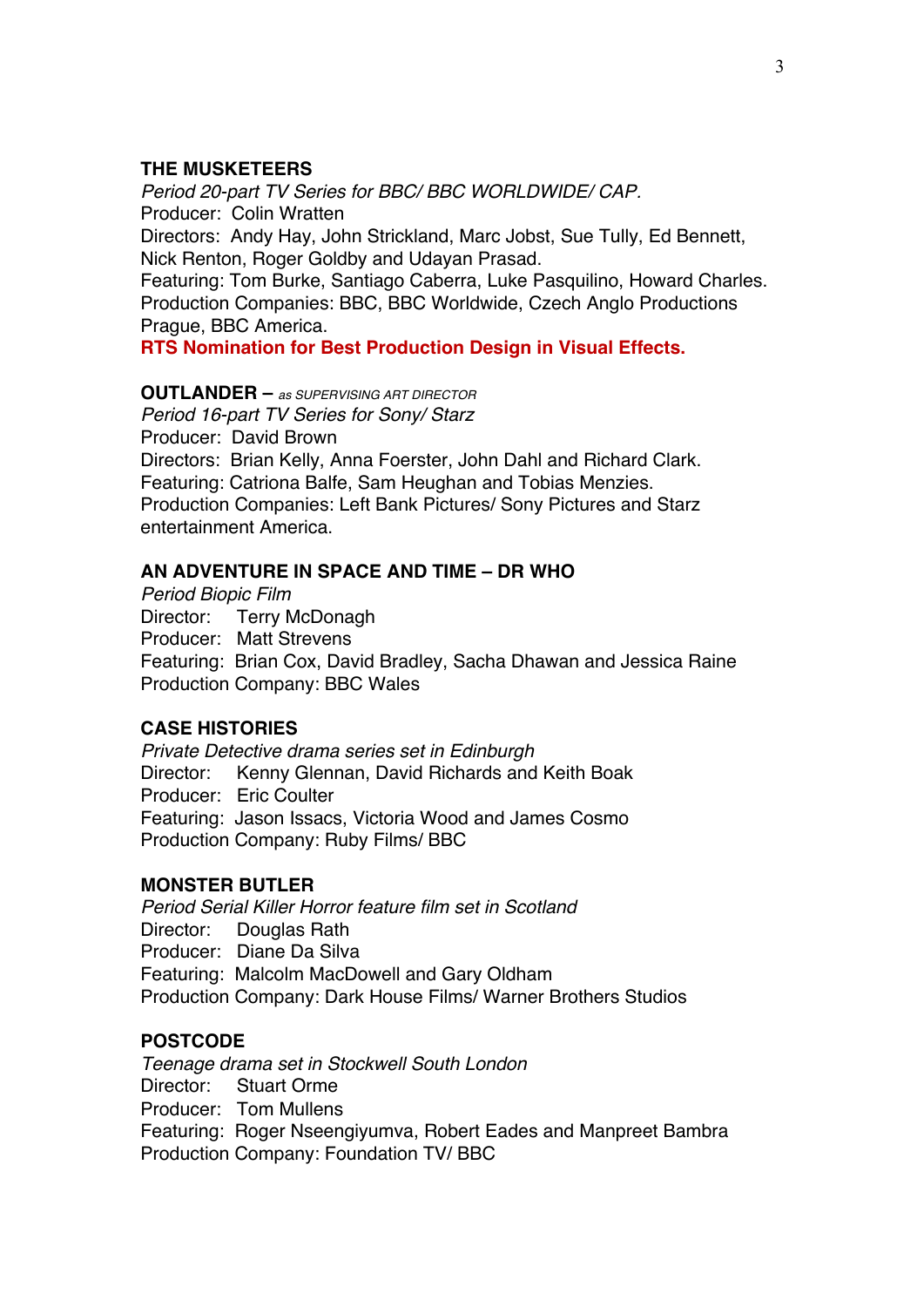#### **D.O.E ROAD SAFETY ADVERTS**

*Series of Award-Winning road safety adverts for TV* Director: Syd MacCartney Producer: David Lyle Production Company: Lyle Bailey International Belfast

### **FATHER AND SON**

*Gangland Drama series set in Manchester* Director: Brian Kirk Producer: Michael Casey Featuring: Dougray Scott, Sophie Okanedo, Stephen Rea & Ian Hart Production Company: Left Bank Pictures/ ITV / Green Park Films

#### **DANIS HOUSE**

*Children's comedy sitcom and sketch show* Director: Dez McCarthy & Graeme Harper Producer: Jemma Rodgers & Paul McKenzie Featuring: Dani Harmer, Klariza Clayton & Darragh Mortell Production Company: Foundation TV/ BBC

### **THE OLD GUYS**

*Live Comedy studio sitcom* Director: Dewey Humphries Producer: Jemma Rodgers & John Docherty Featuring: Roger Lloyd-pack, Clive Smith and Jane Asher Production Company: BBC

### **DIRK GENTLY**

*Douglas Adams inspired comedy Pilot* Director: Damon Thomas Producer: Chris Carey Featuring: Stephen Mangan, Darren Boyd and Helen Baxendale Production Company: ITV Studios/ BBC

#### **THE ADVENTURES OF DANIEL**

*Television comedy film* Director: Ben Gosling Fuller Producer: Jemma Rodgers Featuring: Daniel Sloss, Jenny Hulse and Ed Byrne Production Company: BBC

### **MY BOY JACK**

*WW1 Period Feature film for Television* Director: Brian Kirk Producer: Michael Casey Featuring: David Haig, Daniel Radcliffe, Kim Cattrall & Carey Mulligan Production Company: Ecosse Films/ ITV **BAFTA Nomination for Best Production Design**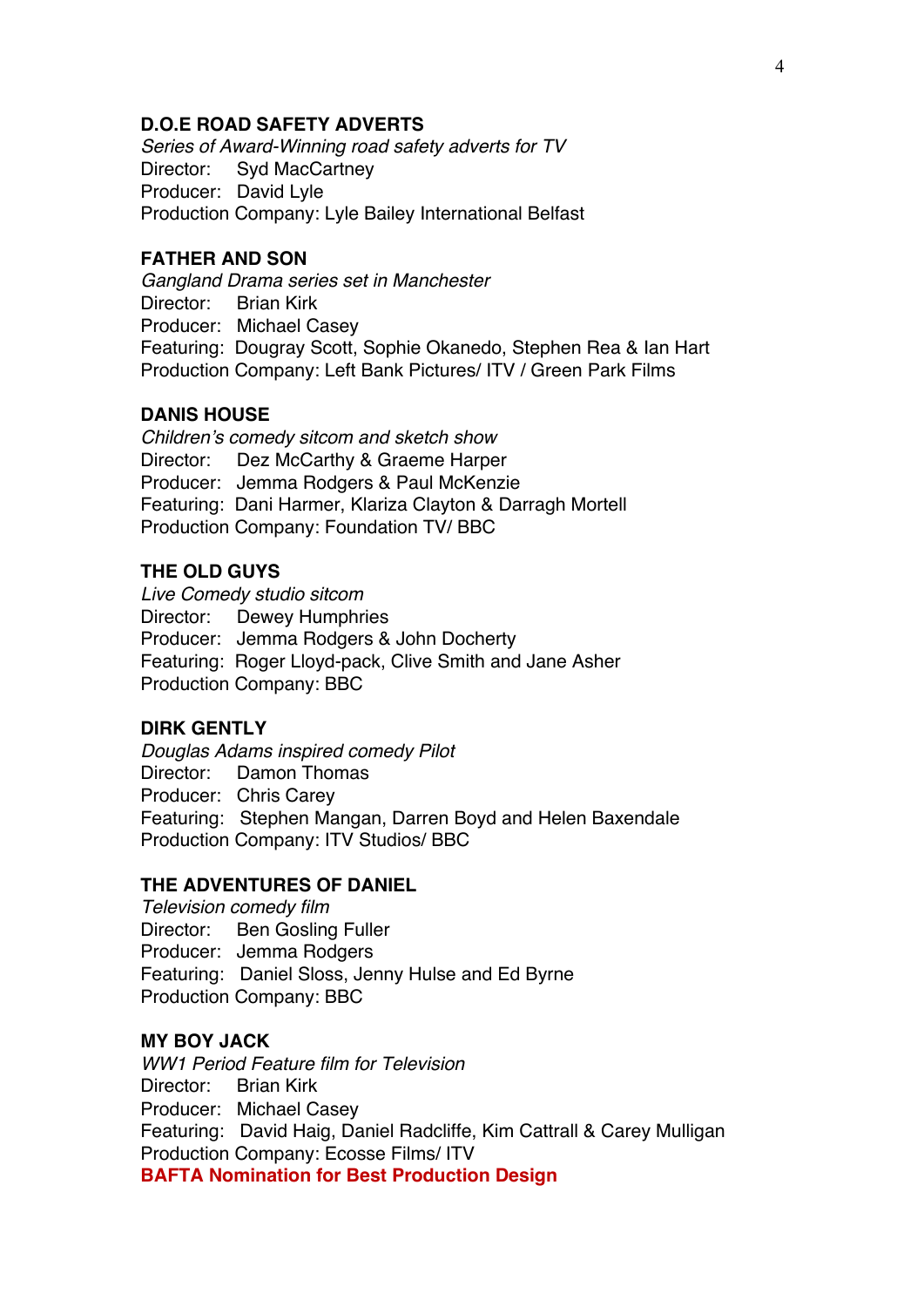### **KITCHEN**

*Drama series set in a Glasgow Restaurant Kitchen* Director: Kieron Walsh Producer: Jeremy Gwilt Featuring: Eddie Izzard and Nina Sosanyo Production Company: Ecosse Films/ Channel 5

## **UNDER THE GREENWOOD TREE**

*Thomas Hardy period film* Director: Nicholas Laughland Producer: Jeremy Gwilt Featuring: Keeley Hawes, James Murray & Steve Pemberton Production Company: Ecosse Films/ ITV **MR ELEVEN** *Romantic comedy series* Director: Paul Gay Producer: Nicola Larder Featuring: Michelle Ryan, Adam Garcia & Sean Maguire Production Company: Tiger Aspect Productions/ ITV

#### **TORN**

*Drama thriller miniseries* Director: Sarah Harding Producer: Jeremy Gwilt Featuring: Holly Aird Production Company: TXTV/ ITV **RTS Nomination for best Serial**

### **LOSING IT**

*Drama miniseries* Director: Ben Bolt Producer: Murray Ferguson Featuring: Martin Clunes, Holly Aird & Matthew Horne Production Company: Clerkenwell Films/ ITV

#### **LIKE FATHER LIKE SON**

*Drama miniseries* Director: Nicholas Laughland Producer: Jeremy Gwilt Featuring: Robson Green Production Company: Ecosse Films/ ITV

#### **AMNESIA**

*Drama series* Director: Nicholas Laughland Producer: Jeremy Gwilt Featuring: John Hannah, Jemma Redgrave, Anthony Calf Production Company: Ecosse Films/ ITV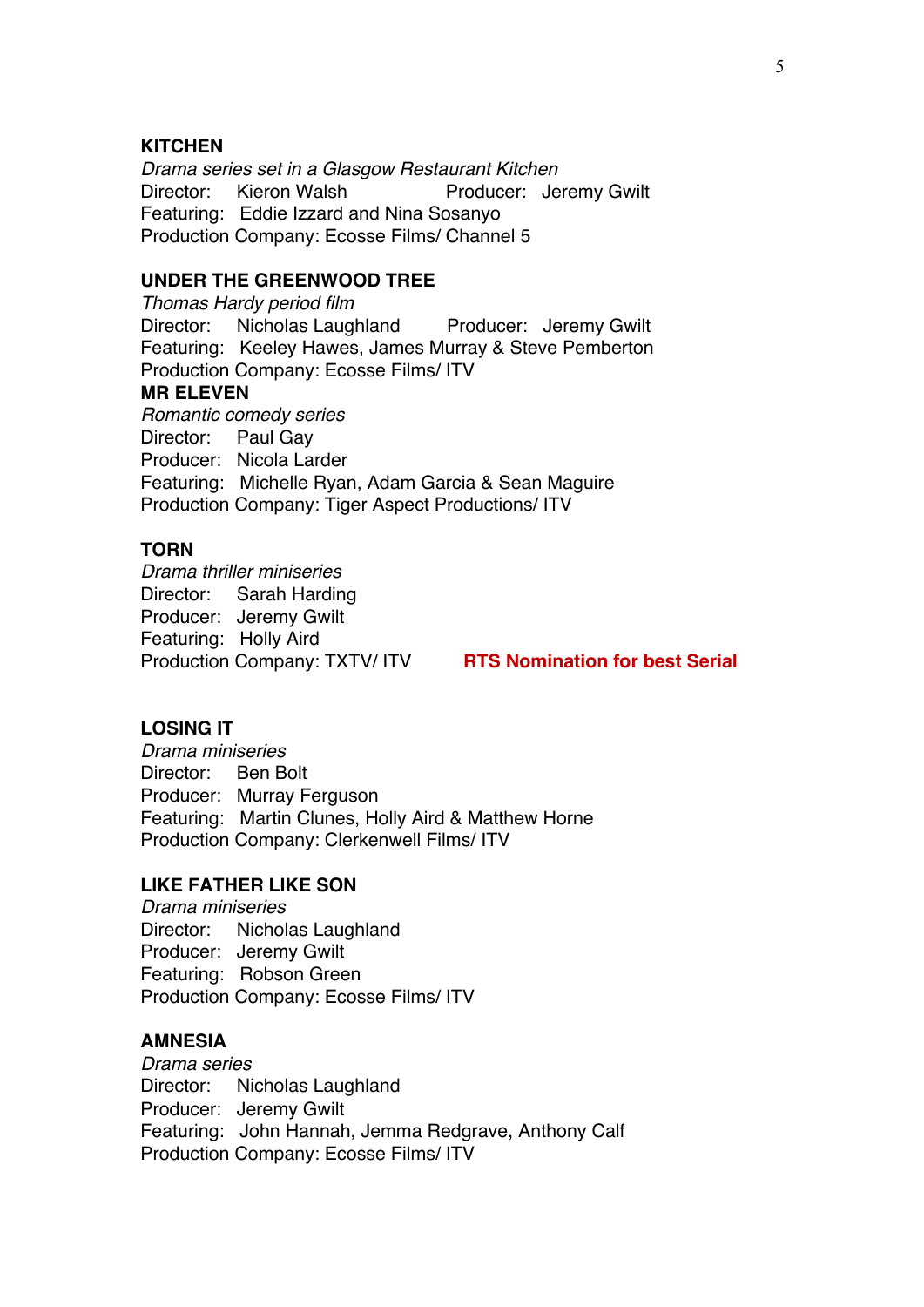#### **MONARCH OF THE GLEN**

*Romantic Comedy Drama*  Director: Rick Stroud, Richard Signy, Rob Knights, Julian Holmes & Marcus D.F White Producer: Jeremy Gwilt Featuring: Alastair Mackenzie, Dawn Steele, Richard Briars Production Company: Ecosse Films/ BBC

# **ALL OVER BRAZIL**

*Period film 1970's* Director: David Andrew Ward Producer: Garfield Kennedy Featuring: Frank Gallagher & Gemma Morrison Production Company: Posh Pictures/ BBC

### **CONTINUED: ART DIRECTOR AND SUPERVISION ART DIRECTOR CREDITS. ART DIRECTOR AND SUPERVISION ART DIRECTOR CREDITS.**

#### **FEATURE FILMS**

Titanic Town Bobby JONES \_ A Stroke of Genius Post-mortem Twin Town Sunday

#### **TELEVISION**

*Outlander* The Lakes Messiah Rock Star Doctor Finlay Fun House **Happiness** The priest Snas Chart bite Totally interactive Game show

#### **COMMERCIALS**

Vauxhall British Army Royal Bank of Scotland DOE Scotland of Sunday Radio Scotland